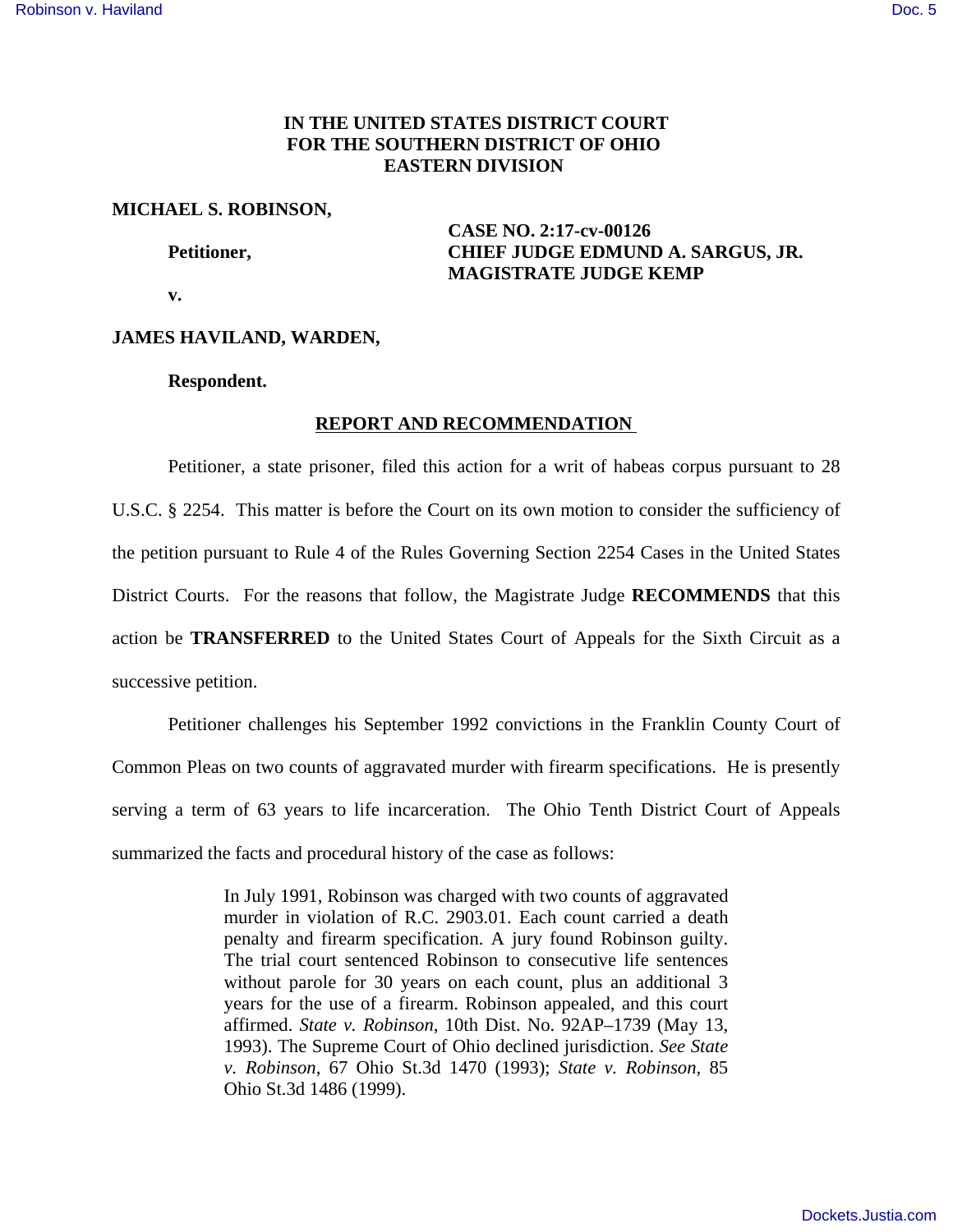In March 2006, Robinson filed a petition for postconviction relief arguing that the trial court violated *State v. Foster*, 109 Ohio St.3d 1, 2006–Ohio–856, when it imposed consecutive sentences. The trial court denied Robinson's petition, and this court affirmed. *State v. Robinson,* 10th Dist. No. 06AP–368, 2006–Ohio–6649. In July 2007, Robinson filed a second postconviction petition wherein he requested a "minimum sentence."

The trial court denied Robinson's second postconviction petition. Robinson appealed, but this court dismissed the appeal because he did not file a brief.

In June 2015, Robinson filed a "motion to modify or reduce sentence," wherein he again challenged the trial court's imposition of consecutive sentences. The trial court denied this motion, finding it barred by *res judicata.*

*State v. Robinson,* No. 2:15AP-798, 2016 WL 934427, at \*1 (Franklin Co. App. March 10, 2016). In that decision, the appellate court affirmed the judgment of the trial court. *Id*. On June 29, 2016, the Ohio Supreme Court denied Petitioner's motion for a delayed appeal. *State v. Robinson,* 146 Ohio St.3d 1427 (2016). Nothing about these proceedings resulted in a new judgment. *Cf. King v. Morgan*, 807 F.3d 154 (6<sup>th</sup> Cir. 2015).

On February 6, 2017, Petitioner filed the instant petition for a writ of habeas corpus pursuant to 28 U.S.C. § 2254. He asserts that he was denied due process and equal protection of law (claim one); and that he was denied the effective assistance of trial and appellate counsel (claim two). However, this is not Petitioner's first federal habeas corpus petition challenging these same convictions. On August 5, 1999, he filed a § 2254 action in this Court. On August 14, 2000, the Court dismissed that action as barred by the one-year statute of limitations. *See Robinson v. Moore*, No. 2:99-cv-00727 (S.D. Ohio Aug. 14, 2000). The United States Court of Appeals for the Sixth Circuit affirmed the judgment of this Court. *Robinson v. Moore*, 20 Fed.Appx. 358 (6<sup>th</sup> Cir. Sept. 19, 2001). On April 28, 2004, the United States Court of Appeals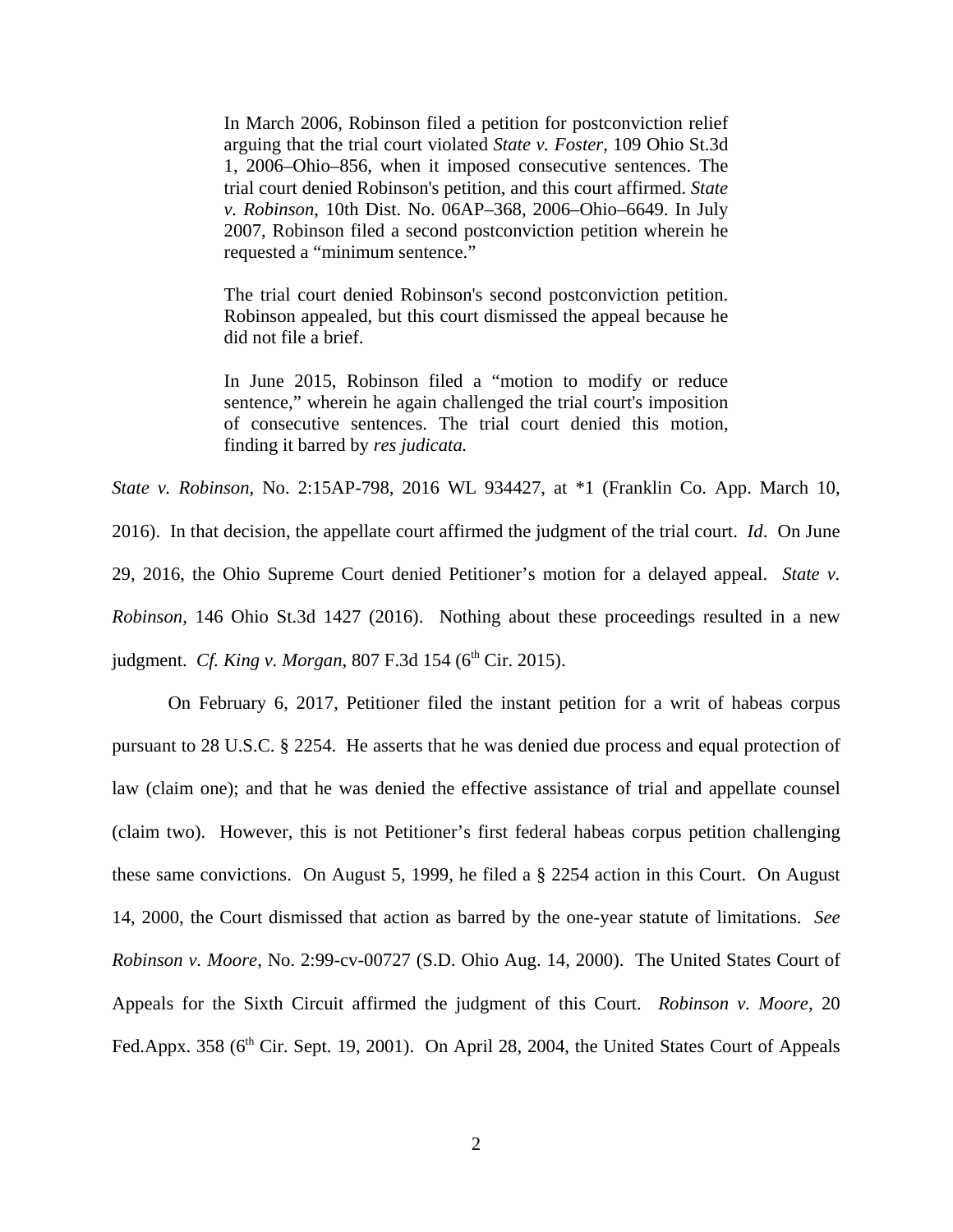for the Sixth Circuit denied Petitioner's motion for an order authorizing the filing of a second habeas corpus petition. *See In re Robinson*, No. 03-4399.

"When a prior petition is dismissed on the basis of the statute of limitations, it is a decision on the merits, rendering a subsequent application second or successive." *Sherman v. Sims*, 2014 WL 6850769, at \*3 (E.D. Ky. Dec. 3, 2014)(citing *Warren v. Burt*, WL 3014161, at  $*2$  (W.D. Mich. June 17, 2013)). That is the case here.

28 U.S.C. § 2255(h) states that "[a] second or successive motion must be certified as provided in section 2244 by a panel of the appropriate court of appeals to contain-

> (1) newly discovered evidence that, if proven and viewed in light of the evidence as a whole, would be sufficient to establish by clear and convincing evidence that no reasonable factfinder would have found the movant guilty of the offense; or

> (2) a new rule of constitutional law, made retroactive to cases on collateral review by the Supreme Court, that was previously unavailable.

Under 28 U.S.C. § 2244(b)(3)(A), before a second or successive petition for a writ of habeas corpus can be filed in the district court, the applicant must move in the appropriate circuit court of appeals for an order authorizing the district court to consider the application. Under the Antiterrorism and Effective Death Penalty Act (AEDPA), a district court does not have jurisdiction to entertain a successive postconviction motion or petition for writ of habeas corpus in the absence of an order from the court of appeals authorizing the filing of such successive motion or petition. *Nelson v. United States*, 115 F.3d 136 (2nd Cir. 1997); *Hill v. Hopper,* 112 F.3d 1088 (11th Cir. 1997). Unless the court of appeals has given approval for the filing of a second or successive petition, a district court in the Sixth Circuit must transfer the petition to the Sixth Circuit Court of Appeals. *In re Sims*, 111 F.3d 45, 47 (6th Cir. 1997). Under § 2244(b)(3) (A), only a circuit court of appeals has the power to authorize the filing of a successive petition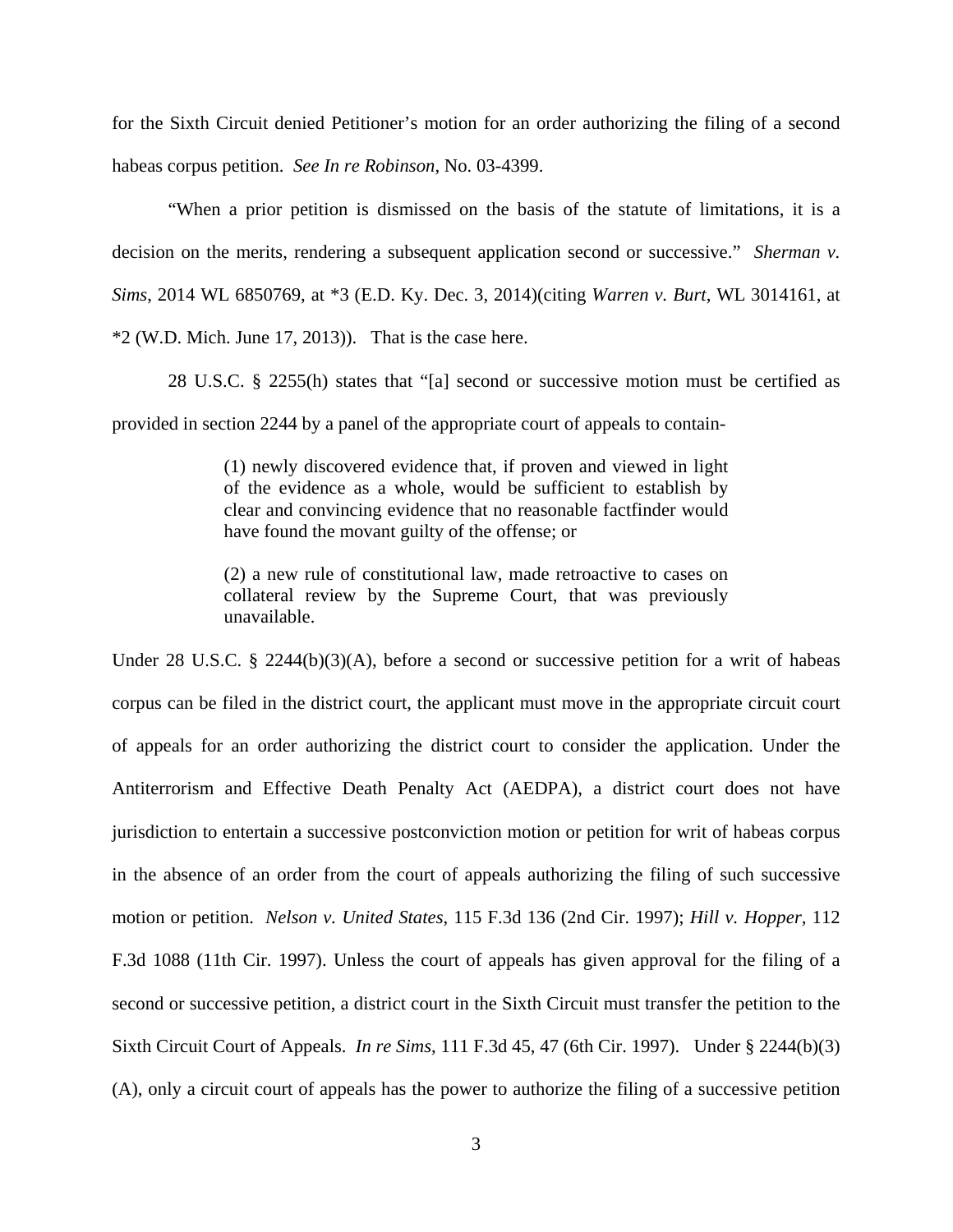for writ of habeas corpus. *Nunez v. United States*, 96 F.3d 990 (7th Cir.1996). That being the case, this Court is without jurisdiction to entertain a second or successive § 2255 petition unless authorized by the Court of Appeals for the Sixth Circuit.

The Court of Appeals described the proper procedure for addressing a second or successive petition filed in the district court without § 2244(b)(3)(A) authorization in *In re Sims*.

> [W]hen a prisoner has sought § 2244(b)(3)(A) permission from the district court, or when a second or successive petition for habeas corpus relief or § 2255 motion is filed in the district court without § 2244(b)(3) authorization from this court, the district court shall transfer the document to this court pursuant to 28 U.S.C § 1631.

*Id*. at 47; *see also Liriano v. United States*, 95 F.3d 119, 123 (2d Cir. 1996).

Therefore, the Magistrate Judge **RECOMMENDS** that this action be **TRANSFERRED** to the United States Court of Appeals for the Sixth Circuit for authorization for filing as successive.

## **Procedure on Objections**

If any party objects to this *Report and Recommendation*, that party may, within fourteen (14) days of the date of this report, file and serve on all parties written objections to those specific proposed findings or recommendations to which objection is made, together with supporting authority for the objection(s). A judge of this Court shall make a *de novo* determination of those portions of the report or specified proposed findings or recommendations to which objection is made. Upon proper objections, a judge of this Court may accept, reject, or modify, in whole or in part, the findings or recommendations made herein, may receive further evidence or may recommit this matter to the magistrate judge with instructions. 28 U.S.C. §  $636(b)(1)$ .